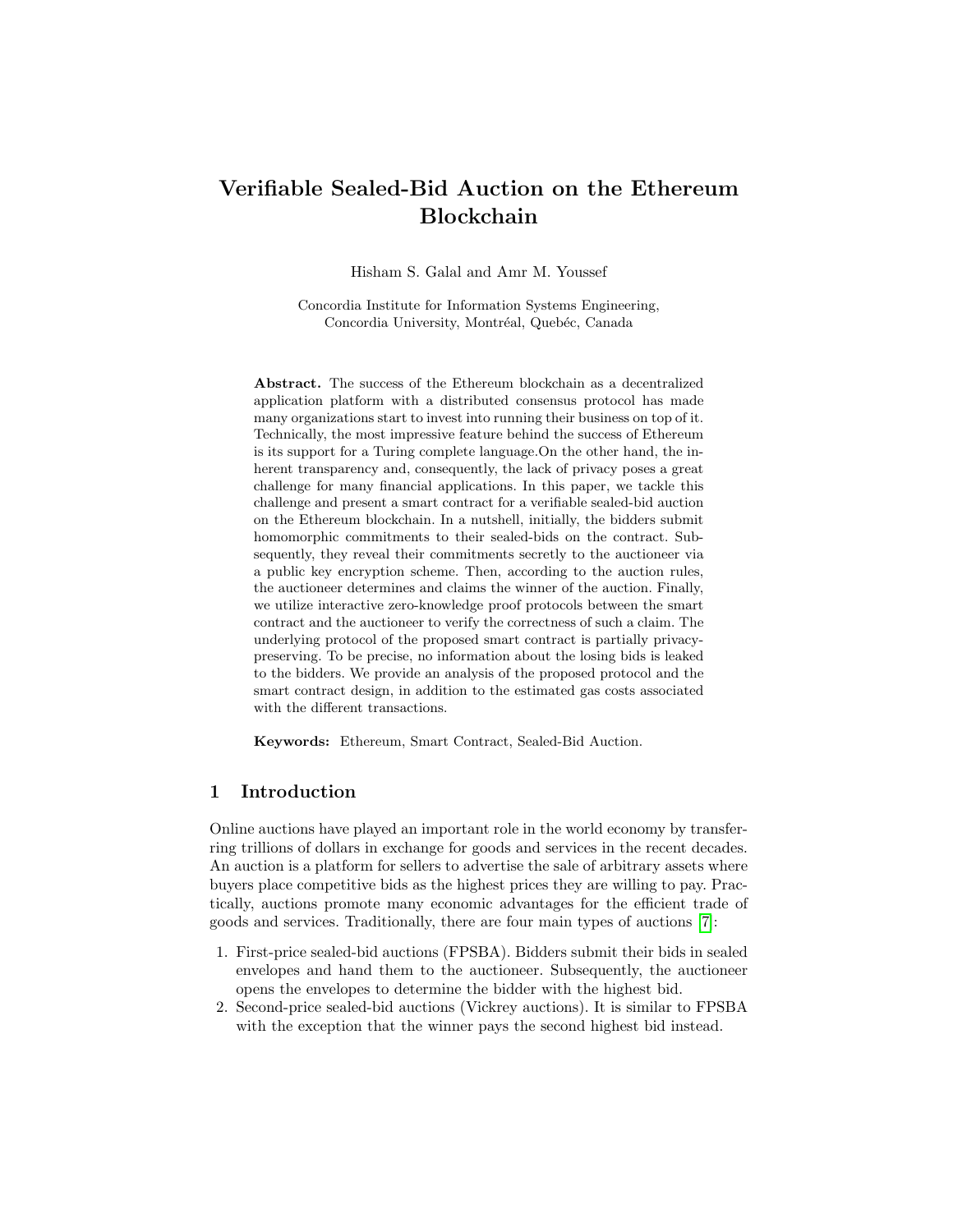- 3. Open ascending-bid auctions (English auctions). Bidders increasingly submit higher bids and stop bidding when they are not willing to pay more than the current highest bid.
- 4. Open descending-bid auctions (Dutch auctions). Auctioneer initially sets a high price, which is gradually decreased until a bidder decides to pay at the current price.

Arguably, the main advantage behind the sealed-bid auctions lies in the fact that no bidder learns any information about the other bids. Hence, the bidders are encouraged to bid according to their monetary valuation of the asset. However, a collusion between the auctioneer and a malicious bidder can break this advantage. In other words, there is a conflict between preserving the privacy of the bids and trusting the auctioneer to individually determine the winner. Hence, in online sealed-bid auctions, cryptographic protocols can be utilized to accomplish the publicly verifiable correctness without sacrificing the privacy of the bids.

According to a recent Reuters report [\[10\]](#page-12-1), as part of the efforts to improve the transparency in government transactions, the Ukraine's justice ministry carried out trial auctions on top of the blockchain. The main goal is to make the auction system more transparent and secure such that the information is accessible to everyone to check if there is any manipulation or corruption.

Recently, cryptocurrencies have gained high popularity as evidenced by the surge in Bitcoin exchange rate. The foundation of cryptocurrencies is based on a decentralized public ledger on a peer-to-peer network that maintains the history of all transactions in an append-only fashion. Peers agree on the state of the ledger through an incentive-based consensus protocol. Additionally, cryptocurrencies also use cryptography to secure transactions as well as to control the creation of new currency units. Furthermore, many cryptocurrencies blockchains go beyond the simple means of payments. In fact, they provide a support for building and executing contracts on top of them. Simply, a smart contract is a piece of code that is stored and run on the blockchain. The smart contract resides passive until its execution is triggered by transactions. With the help of the consensus protocol, the contract is also guaranteed to be executed as its code dictates.

The Ethereum blockchain [\[17\]](#page-13-0) presumably provides the highest support for smart contracts creation. Smart contracts are executed by a simple stack-based Turing complete 256-bit virtual machine known as the Ethereum Virtual Machine (EVM). Solidity is the common scripting language for writing smart contracts with a growing community. Ether represents the unit of currency in Ethereum and there are two types of accounts: externally owned accounts and contract accounts. An externally owned account is typically associated with a user, it consists of a unique public-private key pair. On the other hand, a contract account is controlled by the contract instead of a single private key. Transactions are created and signed by externally owned accounts. The receiver of the transaction can be an externally owned account or a contract account. In the former case, the transaction's purpose is to transfer ethers between users. Whereas in the latter case, the transaction triggers the execution of a function on the smart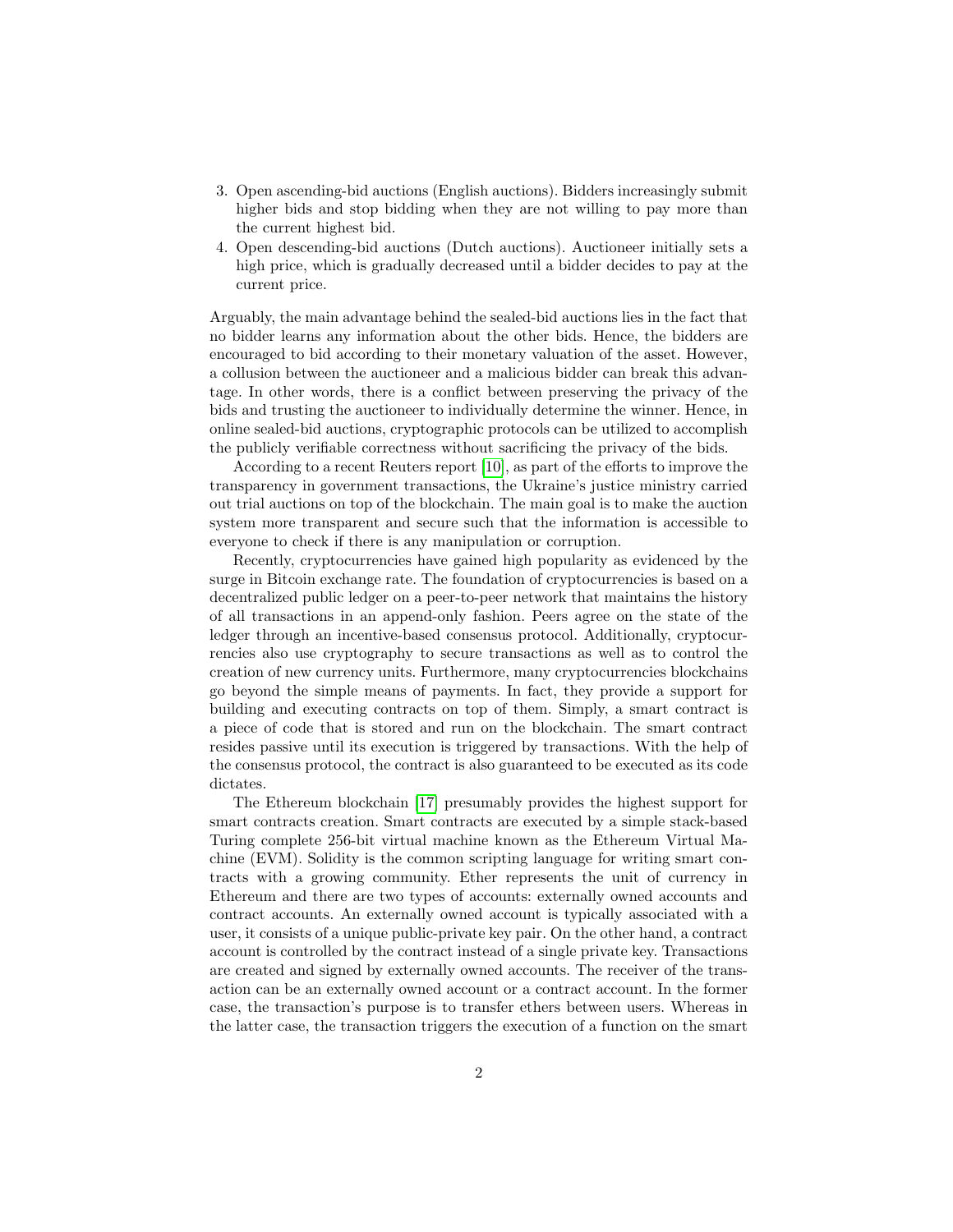contract. Transactions also include a gas limit and a gas price; the amount of gas consumed to execute the transaction is converted into ethers using the gas price. These ethers are charged to the sender's account as transaction fees.

The Ethereum project has been planned in four locksteps [\[16\]](#page-13-1): Frontier, Homestead, Metropolis, and Serenity. Each update brings a set of approved Ethereum Improvement Proposals (EIP). Recently, the Ethereum blockchain has been upgraded to the first phase of Metropolis which is named Byzantium. The fork has been announced by the Ethereum team at the block number 4,370,000 [\[14\]](#page-13-2). Byzantium includes EIP-196 to efficiently perform elliptic curve point addition and scalar multiplication operations on  $alt\_bn128$  curve [\[15\]](#page-13-3). Simply, it is a pre-compiled contract with a special address that is intercepted by the client software which provides an efficient native implementation for elliptic curve operations, rather than the inefficient EVM implementation. EIP-196 along with EIP-197 proposals prepare Ethereum for untraceable transactions by incorporating zk-SNARK similar to Zcash [\[12\]](#page-12-2) blockchain.

Despite the flexibility and power of the smart contracts, the present form of the blockchain technologies lacks transactional privacy. Typically, every sequence of actions executed in the smart contract is propagated across the network and ends up being recorded on the blockchain. As a result, the lack of privacy is considered a major challenge towards the adoption of smart contracts as alternatives to many financial applications. Many individuals are not willing to reveal their financial transactions to the public. In this paper, we tackle this challenge and present an auction smart contract that utilizes a set of cryptographic primitives to guarantee the following attributes:

- 1. Bid privacy. All bidders cannot know the bids submitted by the others before committing to their own. This property is also guaranteed even in a collusion with a malicious auctioneer.
- 2. Posterior privacy. Given a semi-honest auctioneer, all committed bids are maintained private from the bidders and public users.
- 3. Bid Binding. Once the bid interval is closed, bidders cannot change their commitments.
- 4. Public verifiable correctness. The auction contract verifies the correctness of the auctioneer's work to determine the auctioneer winner.
- 5. Financial fairness. Bidders or auctioneer may attempt to deviate from the protocol and prematurely abort to affect the behavior of the auction protocol. The aborting parties are financially penalized while honest parties are refunded after a specific timeout.
- 6. Non-Interactivity. Bidders do not participate in complex interactions with the underlying protocol of the auction contract. In fact, no extra communications between the bidders and the auction contract are required aside from the submission of the bid commitments and the associated opening values.

We have also made our implementation prototype available on Git-hub  $<sup>1</sup>$  $<sup>1</sup>$  $<sup>1</sup>$  for</sup> researchers and community to review it.

<span id="page-2-0"></span><sup>1</sup> <https://github.com/HSG88/AuctionContract>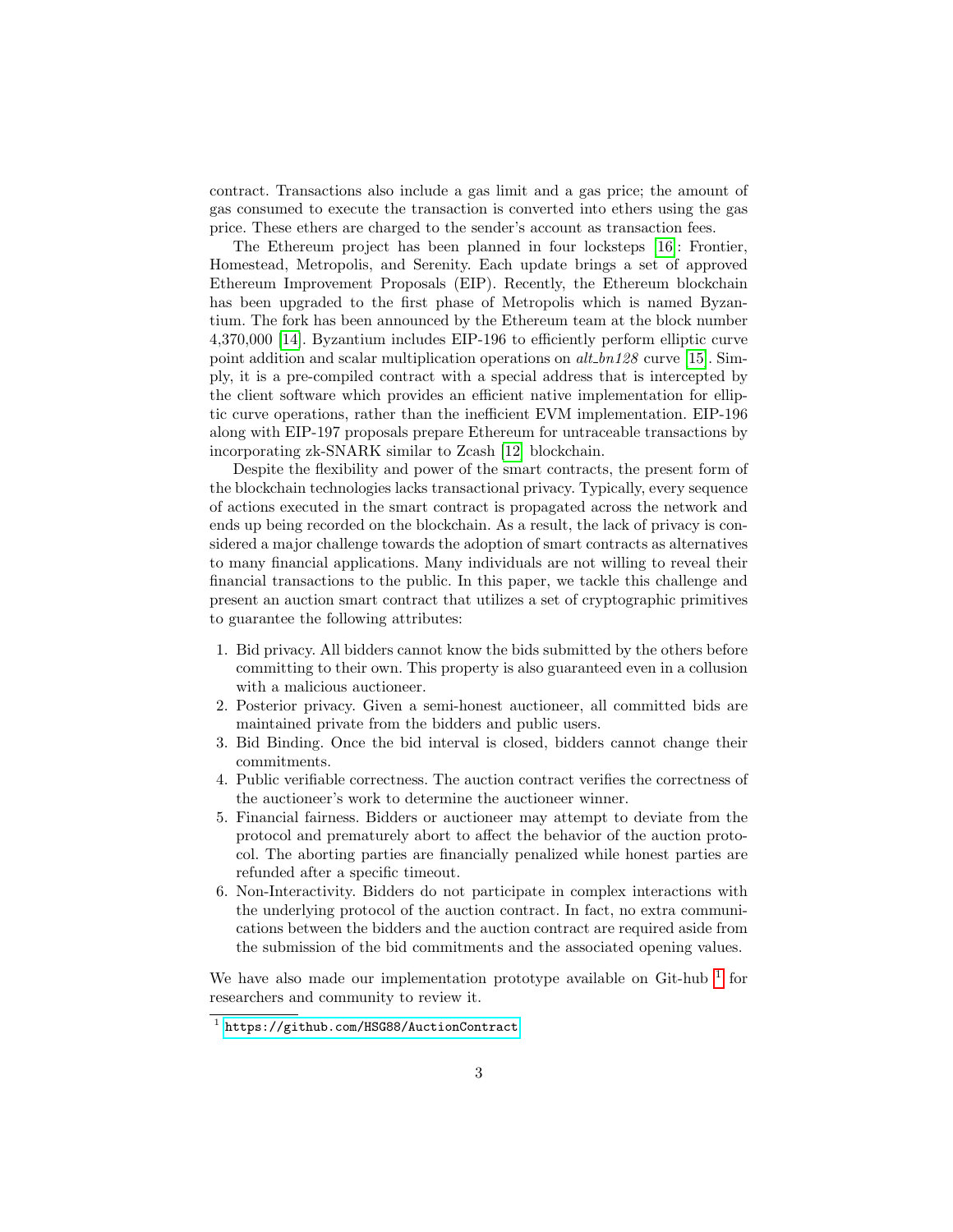The rest of this paper is organized as follows. Section [2](#page-3-0) provides a review of state-of-the-art research on auction solutions on the blockchain. The cryptographic primitives and the protocol for comparing the bids and verifying the correctness of the auction winner are presented in Section [3.](#page-4-0) In Section [4,](#page-5-0) we provide an analysis of the auction contract design and the estimated gas cost of the relevant transactions. Finally, we present our conclusions and future work in Section [5.](#page-11-0)

# <span id="page-3-0"></span>2 Related Work

Many of the previous research have focused on combining cryptocurrencies with secure multiparty computation protocols (MPC) and/or zero-knowledge proofs (ZKP). Typically, the cryptocurrency is used to incentive fairness and correctness, and avoid deviations from the MPC or ZKP protocol [\[1,](#page-12-3) [2,](#page-12-4) [8,](#page-12-5) [9\]](#page-12-6). Initially, each participant deposits an amount of cryptocurrency in a smart contract. These funds are reserved while the protocol is still running. Subsequently, once the protocol reaches a final state after an arbitrary timeout, the deposits get refunded only to the honest players. This in effect encourages parties to strictly follow the protocols to avoid the financial penalty.

Kosba et al. [\[6\]](#page-12-7) presented Hawk, a framework for creating Ethereum smart contract that does not store financial transactions in the clear on the blockchain. One can easily write a Hawk program without having to implement any cryptography. The associated compiler utilizes different cryptographic primitives such as ZKP to automatically generate privacy-preserving smart contracts. A Hawk program contains public and private parts. The public part consists of the logic that does not deal with the data or the currency. Conversely, the private part is responsible for hiding the information about data and input currency units. The compiler translates the Hawk program into three pieces that define the cryptographic protocol between users, manager, and the blockchain nodes. The security of a Hawk program is guaranteed to satisfy *on-chain privacy* that protects the flow of money and data from the public view, and contractual security that protects the parties in the agreement of the contract from each other. Up to our knowledge, the Hawk framework has not been released yet on the project homepage <http://oblivm.com/hawk/download.html>.

Blass and Kerschbaum [\[3\]](#page-12-8) presented Strain, a protocol to implement sealedbid auctions on top of blockchains that protects the bid privacy against fullymalicious parties. To achieve efficiency and low latency cost, the authors avoided the use of highly interactive MPC primitives such as garbled circuits. Instead, they designed a two-party comparison mechanism executed between any pair of bidders in parallel. The outcome of the comparison is broadcasted to all bidders such that each one can verify it using ZKP. An additional ZKP protocol is used to verify that the comparisons only involved the committed bids. Moreover, to achieve fairness against prematurely aborting malicious parties, the protocol uses a reversible commitment scheme such that a group of bidders can jointly open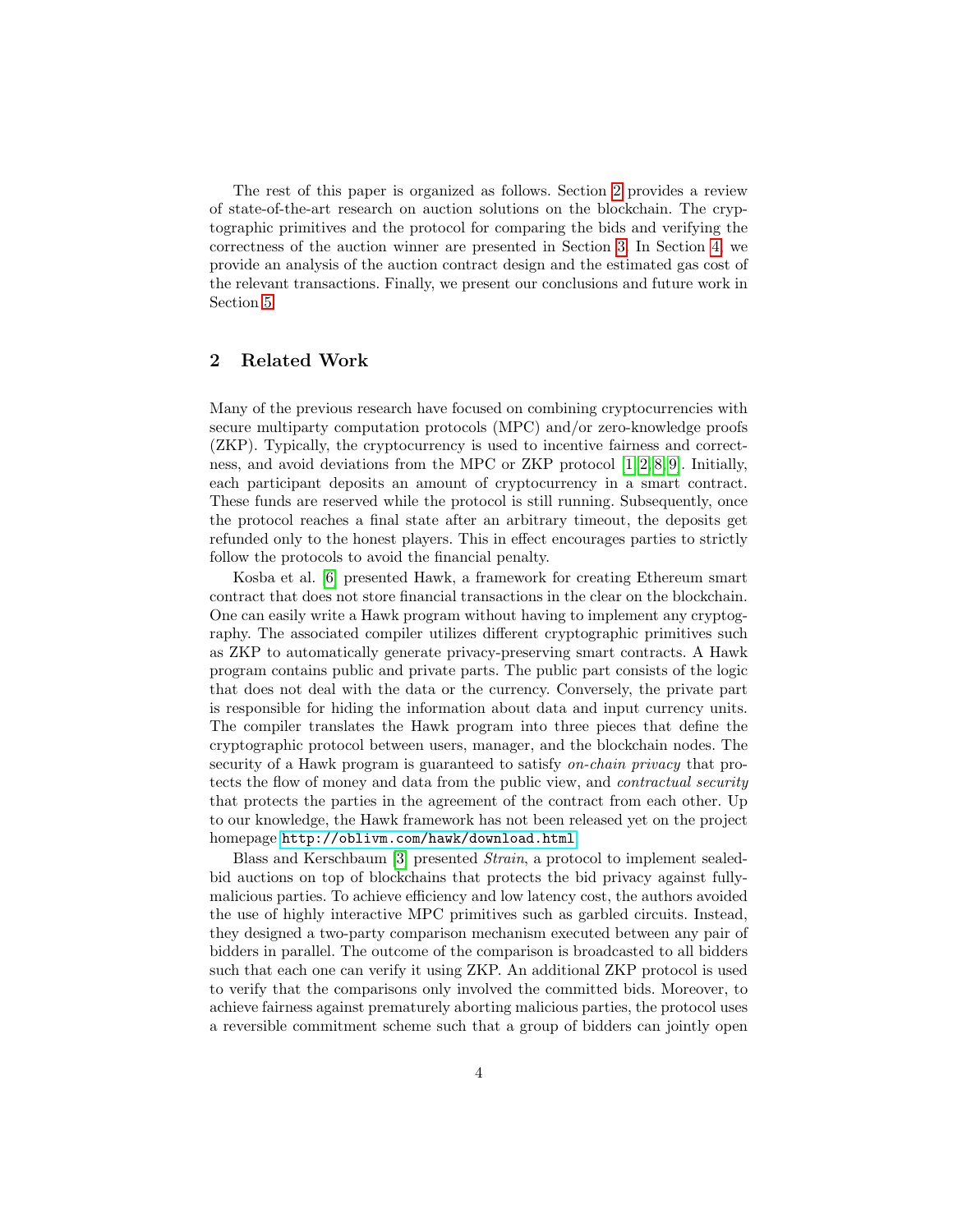the bid commitment. The authors mentioned that the proposed protocol leaks the order of bids similar to Order Preserving Encryption (OPE) schemes.

Snchez [\[13\]](#page-12-9) proposed Raziel, a system that combines MPC and ZKP to guarantee the privacy, correctness and verifiability of smart contracts. The associated proofs of the smart contracts can effectively prove the functional correctness of a computation, besides to additional properties such as termination, security, pre-conditions and post-conditions. Furthermore, the author presented how a smart contract owner can prove its validity to third parties without revealing any information about the source code by using Zero-Knowledge Proofs to create Proof-Carrying Code certificates. Moreover, the author also proposed an incentive-based scheme for miners to generate preprocessed data of MPC.

## <span id="page-4-0"></span>3 Preliminaries

In this section, we briefly explain the cryptographic primitives that are utilized in the design of our proposed protocol:

- 1. Homomorphic commitment scheme that supports the addition operation on the underlying values
- 2. Zero-knowledge proof of interval membership  $x \in [0, B]$ .

## 3.1 Homomorphic Commitment Scheme

Our protocol makes an extensive use of Pedersen commitment scheme [\[11\]](#page-12-10). Let G and H be fixed public generators of the elliptic curve  $alt\_bn128$  which is supported in EIP-196 and EIP-197 with the group order  $q$  [\[15\]](#page-13-3). The value of H is chosen such that neither the bidders nor the auctioneer know its discrete log. To commit a bid  $x \in Z_q$ , the bidder chooses a random  $r \in Z_q$ , then computes the commitment as  $C = xG + rH$ . Later, to open the commitment C, the bidder simply reveals the values of  $x$  and  $r$ . The Pedersen commitment scheme also possesses the homomorphic addition property on the underlying committed values by simply computing the point addition operation on the commitments. In other words, given two commitments  $C_1 = x_1G + r_1H$  and  $C_2 = x_2G + r_2H$ , then  $C_1 + C_2 = (x_1 + x_2)G + (r_1 + r_2)H$  which is essentially the outcome commitment to  $x_1 + x_2$ .

## 3.2 Zero-Knowledge Proof of Interval Membership

We adapt the interval membership ZKP protocol proposed in [\[4\]](#page-12-11). Given an arbitrary number x which belongs to an interval  $[0, B)$ , the prover is able to convince the verifier that  $x \in [-B, 2B)$ . Since the financial values of bids cannot be negative numbers, the proved interval membership becomes  $x \in [0, 2B)$ . The protocol runs as follows:

1. **Commit.** The prover picks a number  $w_1 \in [0, B]$  and sets  $w_2 = w_1 - B$ . Then, the prover sends the commitments  $X = xG + uH, W_1 = w_1G + r_1H$ , and  $W_2 = w_2G + r_2H$  to the verifier.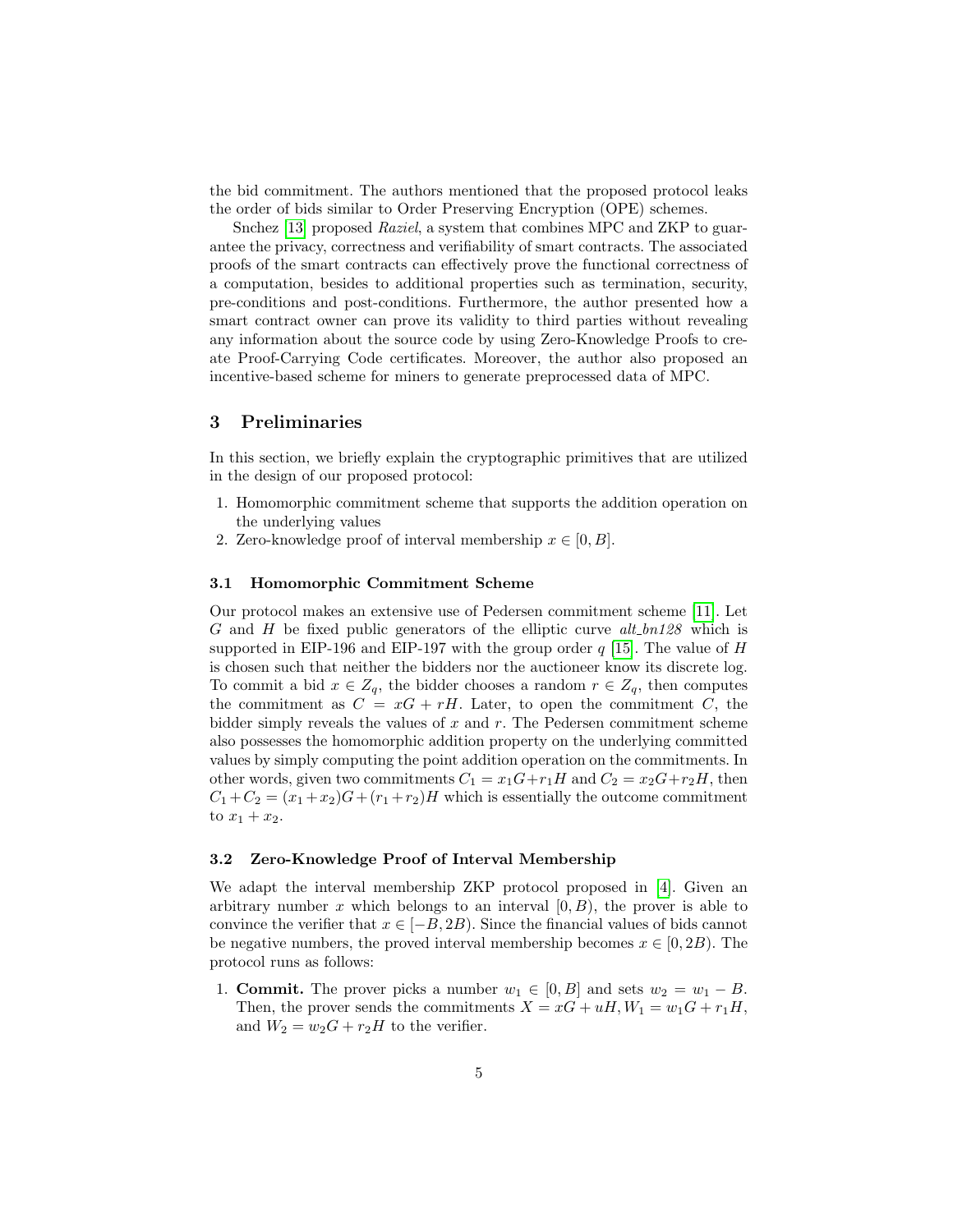- 2. **Challenge.** The verifier picks a random variable  $b \in \{0, 1\}$ .
- 3. Response. The prover sends one of the following responses to the verifier based on the value of b:
	- Case  $b = 0$ , the prover sends  $w_1, r_1, w_2$ , and  $r_2$ . The verifier checks  $|w_1 - w_2| = B$ , and the successful opening of the commitments  $W_1$  and  $W_2$ .
	- Case  $b = 1$ , the prover sends  $m = x + w_z$  and  $n = u + r_z$ , where  $m \in [0, B)$ and  $z \in \{0, 1\}$ . The verifier checks  $XW_z = (x + w_z)G + (u + r_z)H$ .

In this protocol, the probability of cheating is  $\frac{1}{2}$  which is non-negligible. However, with multiple k rounds of the protocol, the cheat probability becomes  $\frac{1}{2^k}$ .

### 3.3 Proving Claimed Inequality  $x_1 > x_2$

Based on the primitives outlined above, we can prove that one bid is greater than another as follows. Suppose that  $x_1, x_2 \in Z_q$ , where q is a 256-bit prime number representing the order of alt bn128 elliptic curve as specified in EIP-197 and EIP-198 [\[15\]](#page-13-3). Then it is relatively easy to prove that  $x_1 > x_2$  if and only if the following three interval membership hold (i)  $x_1 \in [0, \frac{q}{2})$ , (ii)  $x_2 \in [0, \frac{q}{2})$ , and (iii)  $\Delta x_{1,2} \in [0, \frac{q}{2})$  where  $\Delta x_{1,2} = (x_1 - x_2) \mod q$ .

In our work, the auctioneer acts as a prover and the auction contract acts as a verifier. Recall that in the interval membership ZKP, the prover is able to convince the verifier that  $x \in [0, 2B)$  given that  $x \in [0, B)$ . As a result, we set an upper bound  $V = \frac{q}{4}$  on the range of possible bids. Additionally, the auctioneer is not allowed to create any commitments for the bids, instead, the auctioneer only uses the commitments submitted by the bidders on the smart contract. The auction contract utilizes the additive homomorphic feature of Pedersen commitment scheme to compute the commitment to the differences between each pair of bids  $\Delta X_{i,j} = X_i + (-1)X_j$ .

# <span id="page-5-0"></span>4 Auction Smart Contract

In this section, we illustrate all the interactions between the bidders, the auctioneer, and the auction contract. Although our work applies to both types of sealed-bid auctions, we demonstrate the interactions in the case of FPSBA.

There are five sequential phases from the initial deployment of the auction contract to the collection of the highest bid from the winner given a successful verification of correctness. There are two methods to define phases of a smart contract: time interval and block interval. In time interval, the smart contract checks the time of the mined block (block.timestamp or now) which is specified by the block's miner. Ethereum developers discourage this method since it can be easily manipulated by the miners. On the other hand, in block interval, the smart contract loses the notion of time.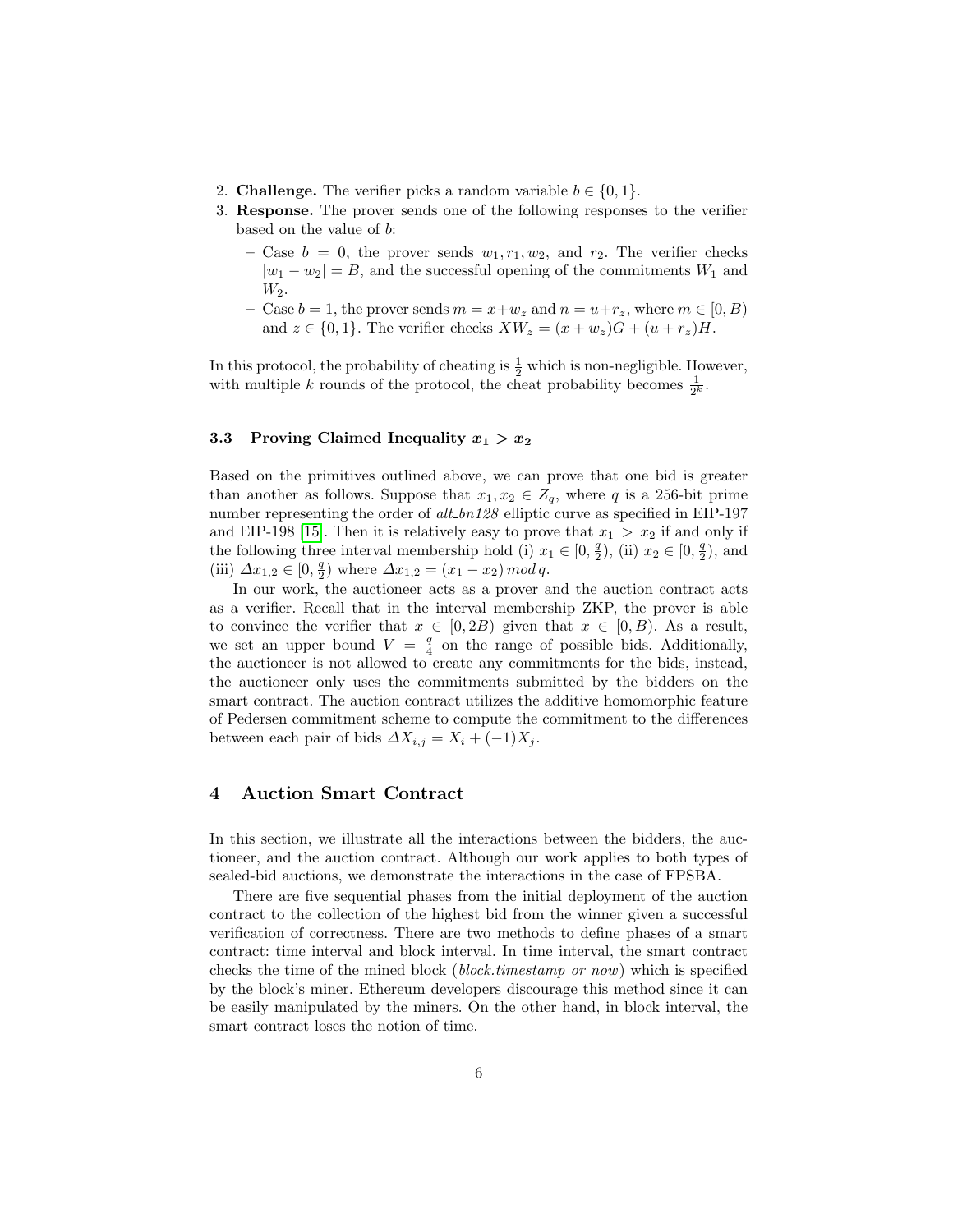### 4.1 Phase 1: Contract Deployment and Parameters Setup

As shown in Fig. 1, the auctioneer initially deploys the auction contract on the Ethereum blockchain with the following set of parameters:

| Create: | upon receiving from auctioneer A $(T_1, T_2, T_3, T_4, N, F, A_{pk})$ : |
|---------|-------------------------------------------------------------------------|
|         | Set state := INIT, bidders := $\{\}$ , zkpCommits := $\{\}$             |
|         | Set highest Bid := $0$ , winner := 0                                    |
|         | Set challengeBlockNumber $:= 0$ , challengedBidder $:= 0$               |
|         | Assert $T < T_1 < T_2 < T_3 < T_4$                                      |
|         | Assert ledger $[A]$ >= F                                                |
|         | Set ledger[A] := ledger[A] - $F$                                        |
|         | Set deposit := deposit + $F$                                            |

Fig. 1. Pseudocode for the deployment of the auction contract

- 1.  $T_1, T_2, T_3, T_4$  define the time intervals for the following four phases: commitments of bids, opening the commitments, verification of the winner, and finalizing the auction, respectively.
- 2. F defines the amount of initial deposit of ethers received from the bidders and the auctioneer to achieve financial fairness against malicious parties.
- 3. N is the maximum number of bidders.
- 4.  $A_{pk}$  is the auctioneer's public key of an asymmetric encryption scheme.

## 4.2 Phase 2: Commitment of Bids

This phase starts immediately after the deployment of the auction contract. Each bidder submits a bid commitment using Pedersen commitment scheme along with the initial deposit  $F$  in ethers to the function  $Bid$  as shown in Fig. 2.

```
Bid: upon receiving from a bidder B(\text{com}_B):
         Assert T < T_1Assert ledger[B] > F
         Set ledger[B] := ledger[B] - F
         Set deposit := deposit + F
         Set bidders[B].Commit := com_B
```
Fig. 2. Pseudocode for the Bid function

Suppose that an arbitrary bidder Bob is known to be very rich and is really interested in winning the auctioned item, i.e., Bob is very likely to be the one who submits the highest bid. Then, a collusion between a malicious bidder Alice and the auctioneer can eliminate Bob's winning chance by abusing the homomorphic property of the Pedersen commitment. The attack can be carried out as follows:

1. Bob submits the commitment  $C_B = (xG + rH)$ .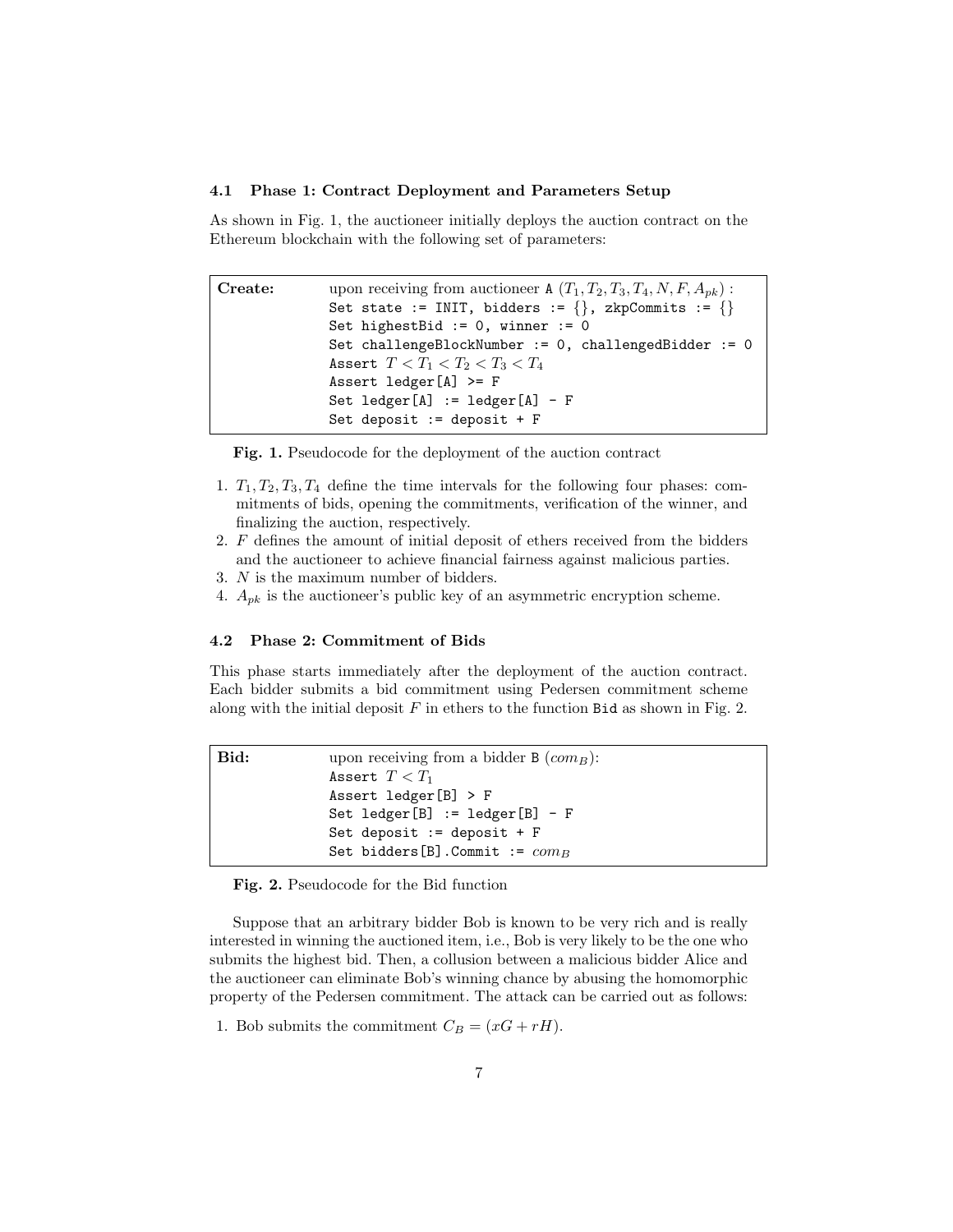- 2. Subsequently, Alice submits the commitment  $C_A = C_B + (G + H)$ .
- 3. Bob reveals  $(x, r)$  to the auctioneer.
- 4. The auctioneer forwards  $(x, r)$  to Alice.
- 5. Alice reveals  $(x+1, r+1)$ .

To avoid this attack, we utilize Chaum-Pedersen non-interactive ZKP [\[5\]](#page-12-12), which is not shown in Fig. 2. for the sake of simplicity. In this case, the above attack is not applicable because Bob sends commitments to random numbers rather than the actual bid which are subsequently challenged to verify the knowledge of values  $(x, r)$ . As a result, Alice cannot succeed to imitate Bob's commitment since she will receive different challenges to verify the knowledge of  $(x+1, r+1)$ .

## 4.3 Phase 3: Opening the Commitments

Each bidder  $B_i$  sends the outcome ciphertext of encrypting  $(x_i, r_i)$  by the public key of the auctioneer  $A_{pk}$  to the function Reveal on the auction contract as shown in Fig. 3.

| Reveal: | upon receiving from a bidder $B$ ( <i>ciphertext</i> ): |  |  |
|---------|---------------------------------------------------------|--|--|
|         | Assert $T_1 < T < T_2$                                  |  |  |
|         | Assert $B \in b$ idders                                 |  |  |
|         | Set bidders $[B]$ . Ciphertext := ciphertext            |  |  |

Fig. 3. Pseudocode for the Reveal function

The ciphertext are stored on the auction contract instead of being sent directly to the auctioneer in order to avoid the following attack scenario. Suppose a malicious auctioneer pretends that an arbitrary bidder Bob has not revealed the opening values of the associated commitment. In this case, Bob has no chance of denying this false claim. However, if the ciphertext are to be stored on the auction contract, then their mere existence successfully prevents this attack.

We have also taken into our account the possibility of the following attack as well. Suppose a malicious auctioneer intends to penalize an arbitrary bidder Bob by claiming that the decryption outcome of Bob's ciphertext  $CT_B$  does not successfully open Bob's commitment  $C_B$ . We prevent this attack by requiring the auctioneer to verify the opening correctness of the commitments once they are submitted by the bidders. In the case of unsuccessful opening, the auctioneer declares on the auction contract that the ciphertext associated with the bidder B is invalid. The honest bidder can deny this claim by revealing  $(x_B, r_B)$  to the auction contract. Subsequently, the auction contract encrypts the revealed values by the public key  $A_{pk}$ . If the outcome ciphertext is found to be equivalent to the previously submitted ciphertext, then the auction contract penalizes the auctioneer and terminates the auction after refunding the bidders. Otherwise, the bidder is penalized and the associated commitment is removed, such that only the valid commitments exist on the auction contract.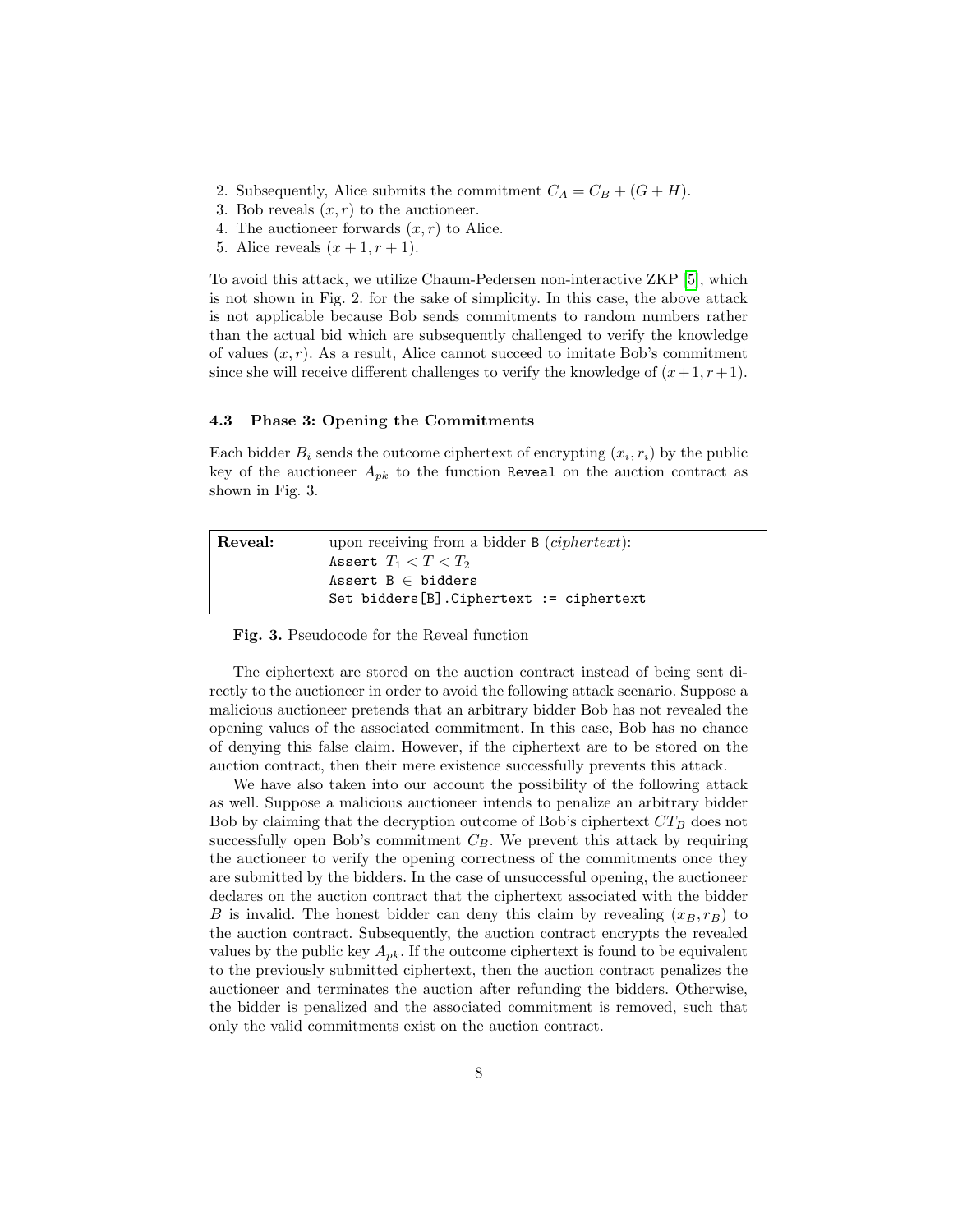To guard against forward search attack on the submitted ciphertext, the parameter  $r$  in the opening values is a 256-bit random number that has no restriction on its value compared to the parameter x. Additionally, the opening values are combined to form one message which is passed to the encryption scheme.

## 4.4 Phase 4: Verification of Comparison Proofs

The auctioneer orders the bids to determine the wining bid  $x_w$ , the associated account address  $B_w$  and commitment  $C_w$ . Then, the auctioneer has to prove that  $x_w > x_i$  for all  $i \neq w$  and  $0 < i < N$ . The auction contract has a set of states to impose an order on the functions being invoked by the auctioneer for verification. Initially, the auctioneer calls the function ClaimWinner to claim that a winner is found by specifying the account address and opening values of the bid commitment as shown in Fig. 4.

```
ClaimWinner: upon receiving from auctioneer A(B_w, x_w, r_w):
         Assert state = INIT
         Assert T_2 < T < T_3Assert x_w < VAssert B_w \in bidders
         Assert bidders[B_w].commit = Pedersen.Commit(x_w, r_w)Set winner := B_wSet highestBid := x_wSet state := Challenge
```
Fig. 4. Pseudocode for the ClaimWinner function

Recall that the interval membership ZKP has a probability of cheating  $\frac{1}{2}$  which is non-negligible; however, this probability can be further reduced to  $(\frac{1}{2})^k$ by running the protocol  $k$  times. Moreover, in the *challenge* step, the verifier sends to the prover a random value  $b \in \{0,1\}$  which has to be non-predictable. However, smart contracts cannot send data to externally owned accounts, (i.e., the auction contract cannot send a challenge value to the auctioneer). Hence, we utilize a non-interactive interval membership ZKP to prove  $x_i \in [0, \frac{q}{2})$  as follows:

1. **Commit:** The auctioneer chooses k-pairs of  $(w_{1,j}, w_{2,j})$  where  $w_{1,j} \in [-V, V)$ and  $w_{2,j} = w_{1,j} - V$  such that  $|w_{1,j} - w_{2,j}| = V$  for  $1 \le j \le k$ . Then, the auctioneer invokes the function ZKPCommit with the account address of the challenged bidder and the commitments to  $w_1$  and  $w_2$  as shown in Fig. 5.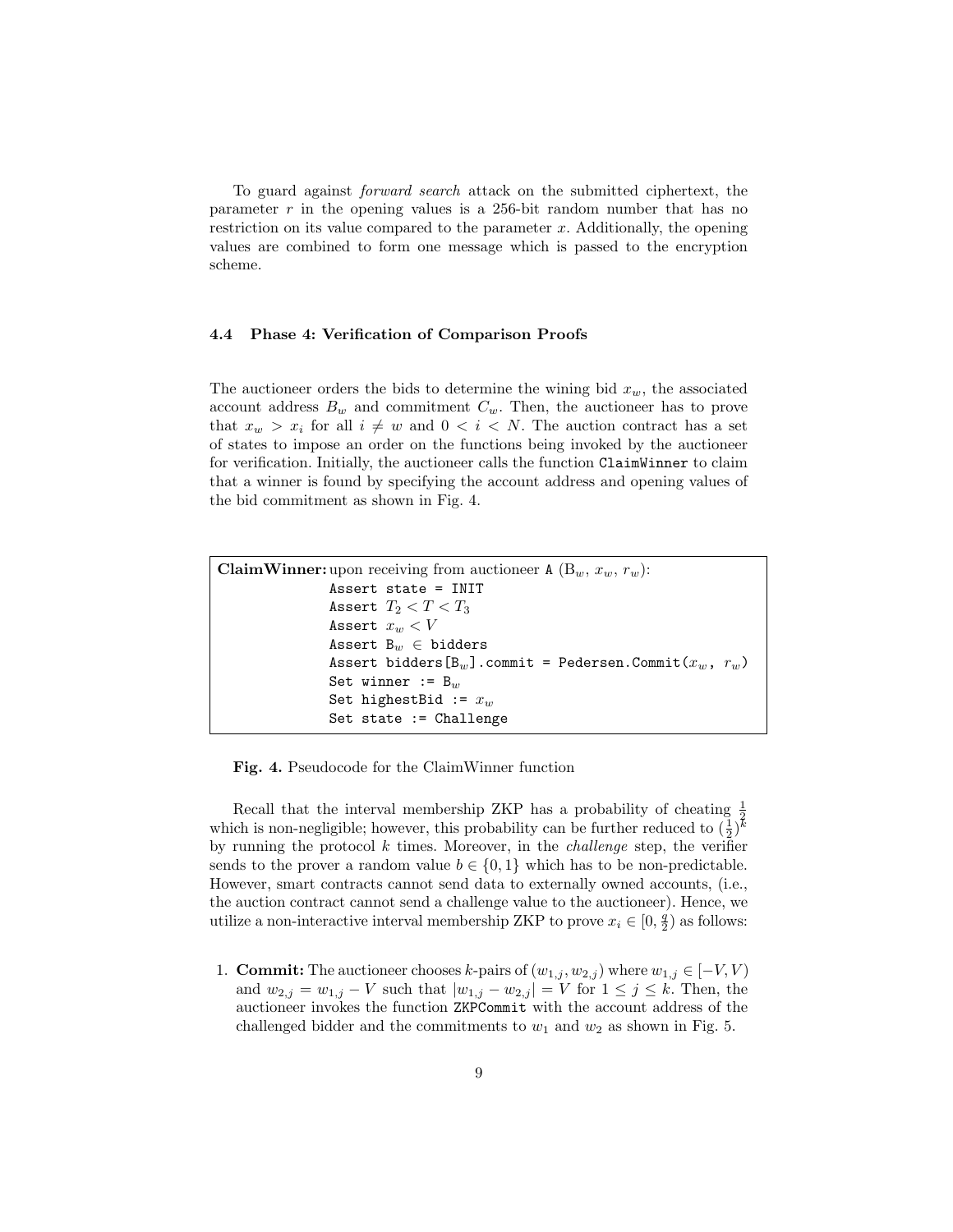```
ZKPCommit: upon receiving from auctioneer A(B_i, commits):
        Assert state = Challenge
        Assert T_2 < T < T_3Assert B_i \in bidders
        Set zkpCommits :=commits
        Set challengeBidder := B_iSet challengeBlockNumber := QueryBlockNumber()
        Set State := Verify
```
Fig. 5. Pseudocode for the ZKPCommit function

### 2. Challenge and Response:

- The auctioneer receives a transaction receipt which includes the hash of the block containing the transaction after it has been confirmed. The ZKPCommit function has no access to this hash while it is being executed; therefore it stores the current block number in challengeBlockNumber.
- The least significant k-bits of the hash are chosen as the challenge  $b_i$ .
- The auctioneer creates k responses  $R_i$  based on the values of  $b_i$ .
- Case  $b_j = 0$ , then  $R_j = \{w_{1,j}, r_{1,j}, w_{2,j}, r_{2,j}\}.$
- Case  $b_j = 1$ , then  $R_j = \{m_j, n_j, z\}$  where  $m_j = x_j + w_{z,j}, n_j = u_j + r_{z,j}$ such that  $m_j \in [0, V)$  and  $z \in \{1, 2\}$ .
- The auctioneer invokes the function ZKPVerify with input parameter responses which is an array of  $R_j$  as shown in Fig. 6.

```
ZKPVerify: upon receiving from auctioneer A (responses)
          Assert State = Verify
          Assert T_2 < T < T_3Set hash := QueryBlockHash(challengeBlockNumber)
          for j \in [1, k], R_j \in responses, C_j \in zkpCommitsSet b_j := Bit(hash, j)
              if b_j = 0Assert VerifyFirstCase(C_j, R_j)
              else
                   Assert VerfiySecondCase(C_i, R_j)Set bidders[challengeBidder].ValidBid := true
          Set state := Challenge
```
Fig. 6. Pseudocode for the ZKPVerify function

As explained in Section [3,](#page-4-0) three interval membership ZKP are required to prove that  $x_w > x_i$ . However, since the bid of the winner  $B_w$  is revealed, then the number of proofs is reduced to two. In other words, the auctioneer has to prove the interval membership for all bids  $x_i$  other than the winning bid and their associated differences  $\Delta_{wi}$ . The function ZKPCommit and ZKPVerify contain extra logic to also verify the correctness of  $\Delta_{wi} \in [0, \frac{q}{4})$ .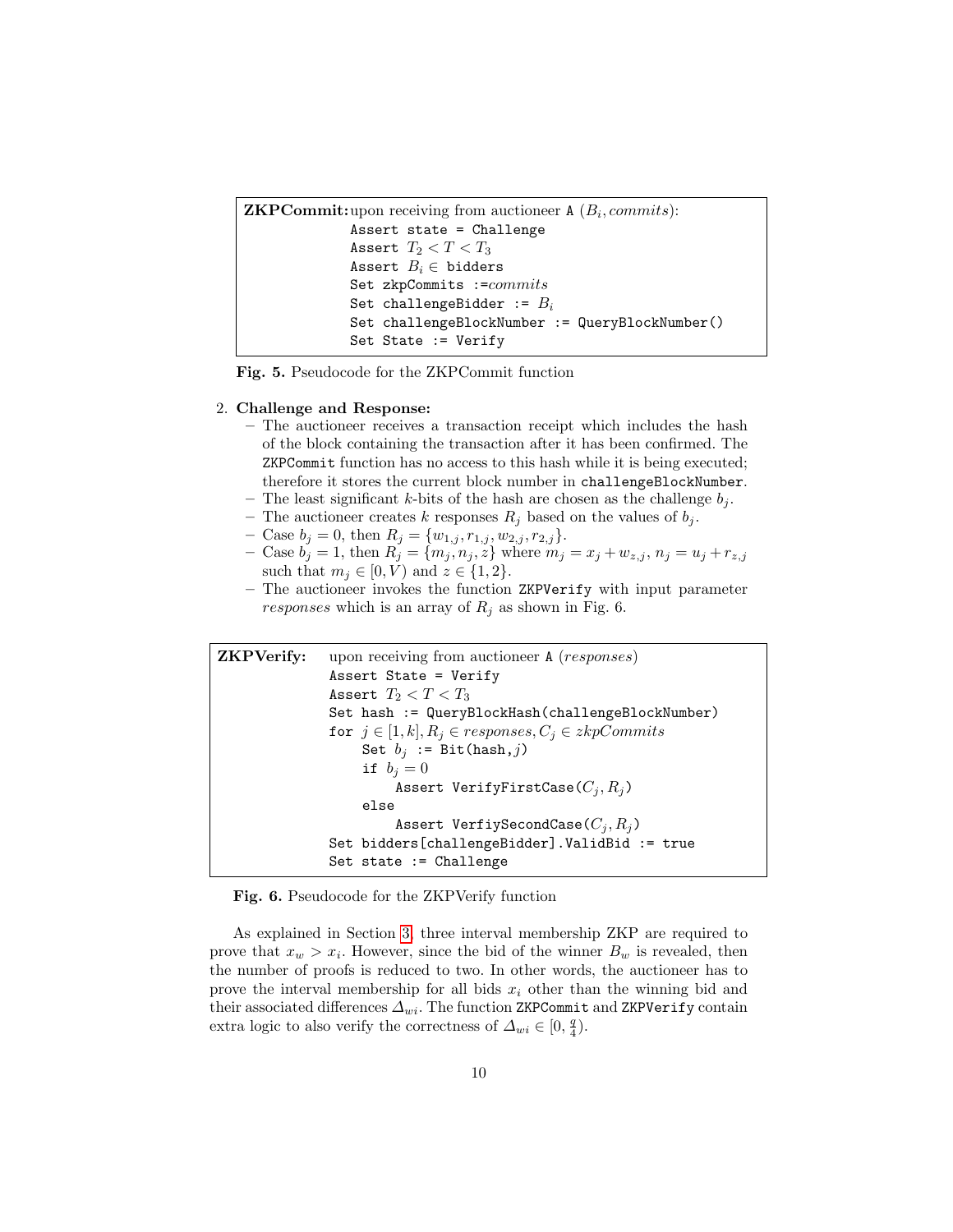## 4.5 Phase 5: Finalizing the Auction

After the successful verification of correctness, the auctioneer invokes the function VerifyAll as shown in Fig. 7 to change the state of the auction contract so that the winner can pay the winning bid.

| VerifyAll | upon receiving from auctioneer $A()$                       |
|-----------|------------------------------------------------------------|
|           | Assert state = Challenge                                   |
|           | Assert $T_2 < T < T_3$                                     |
|           | For all $b \in b$ idders - $\{winner\}$                    |
|           | Assert $b$ . Valid Bid = true and $b$ . Valid Delta = true |
|           | Set State := ValidWinner                                   |

Fig. 7. Pseudocode for the VerifyAll function

Subsequently, The winner invokes the function WinnerPay to deposit the difference between the winning bid and the initial deposit  $F$  as shown in Fig. 8.

| WinnerPay | upon receiving from a bidder $B("winner Pay")$               |  |  |
|-----------|--------------------------------------------------------------|--|--|
|           | Assert State = ValidWinner                                   |  |  |
|           | Assert $T_3 < T < T_4$                                       |  |  |
|           | Assert $B =$ winner                                          |  |  |
|           | Assert ledger $[B]$ > highestBid - F                         |  |  |
|           | Set ledger $[B] := \text{ledger}[B] - \text{highestBid} + F$ |  |  |
|           | Set deposit := deposit + highestBid - $F$                    |  |  |
|           | Set state := WinnerPaid                                      |  |  |
|           |                                                              |  |  |

Fig. 8. Pseudocode for the WinnerPay function

The auction contract guarantees to refund the initial deposit to all honest players after the time  $T_3$  as shown in Fig. 9. In the case of invalid proofs, it penalizes the auctioneer and refunds all bidders. Otherwise, it refunds the losing bidders and the auctioneer as well. It is also clear that the only way for the winner to refund the initial deposit is by invoking WinnerPay function.

Timer

```
if T > T_3 then
if state \neq ValidProof then
    refund(F) for all b \in bidders
else
    refund(F) to auctioneer A
    refund(F) for all b \in bidders - {winner}
```
Fig. 10. Pseudocode for the Timer function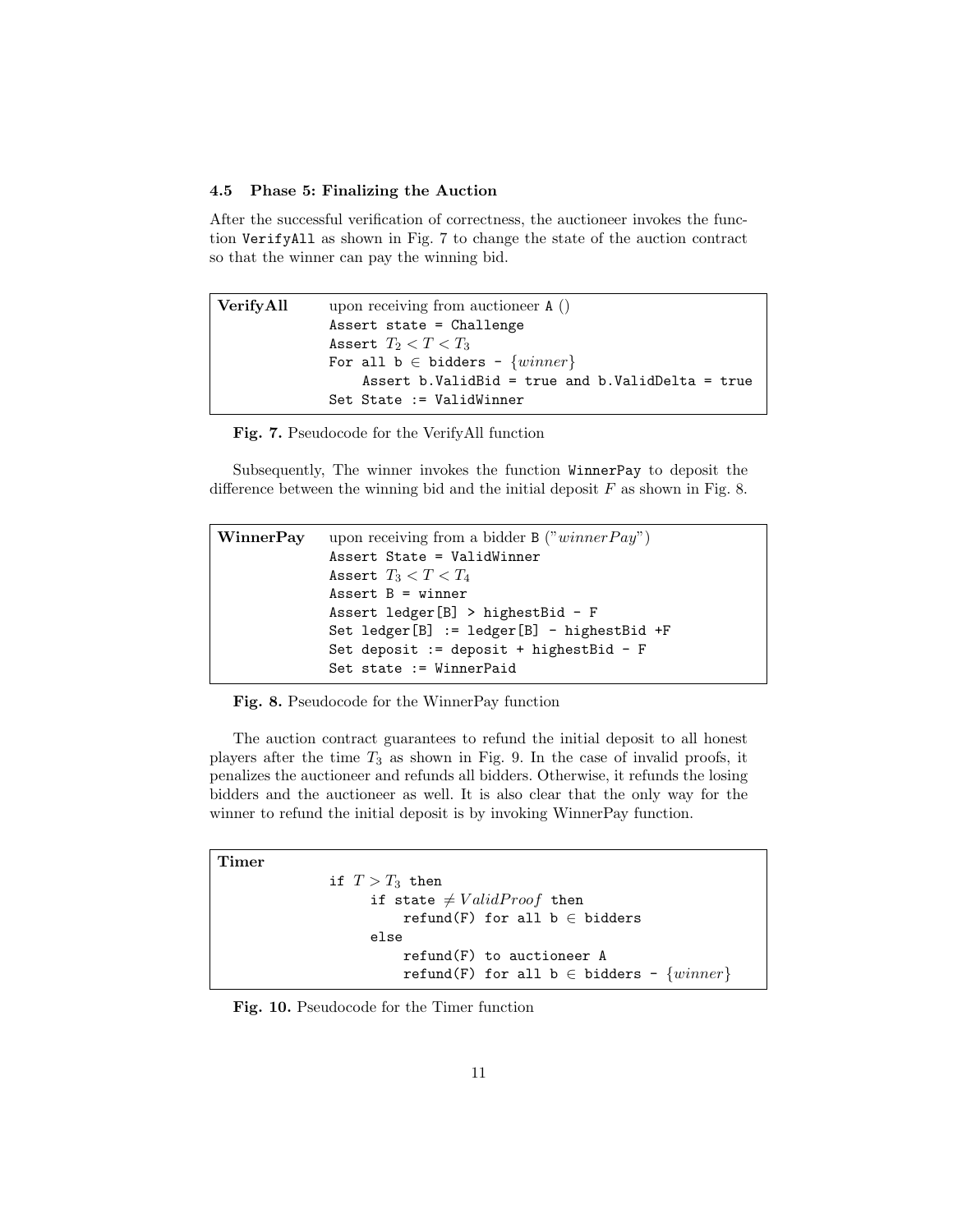### 4.6 Gas Cost

We have created a local private Ethereum blockchain to test our prototype using the Geth client version 1.7.2. To support the Byzantium EIP-196 and EIP-197, the genesis.json file has to contain the attribute  $\{\text{``byzantiumBlock'': 0}\}.$  Additionally, since Ethereum does not support timer triggered functions, we have implemented a Withdraw function that is invoked by an explicit request from the honest players to refund their initial fairness deposit. We have tested the auction contract with ten bidders, and we have set  $k = 10$  as the number of multiple rounds to verify interval membership NiZKP which results in a probability of cheat less than 0.001. The upper bound on bid values is up to 250-bit length which is very adequate for financial values. The Pedersen commitment size is 512-bits that represent two points on the elliptic curve. The ciphertext submitted to the Reveal function is 1024-bits. Table [1](#page-11-1) shows the consumed gas and the equivalent monetary cost in US dollars for invoking different functions on the auction contract. As of November 30, 2017, the ether exchange rate is 1 ether = 450\$ and the gas price is approximately 20  $Gwei = 20 \times 10^{-9}$  ether. Furthermore, the execution of "heavy" functions in Ethereum is not only costly in dollar terms, but may be even impossible, if the function's gas requirements exceed the block gas limit. The block gas limit at time of writing is 8m gas, whereas the most expensive protocol function consumes 2m gas, which seems feasible

<span id="page-11-1"></span>

| Function    | Gas units | Gas cost (USD) |
|-------------|-----------|----------------|
| Deployment  | 3131261   | 28.18          |
| Bid         | 130084    | 1.17           |
| Reveal      | 132849    | 1.19           |
| ClaimWinner | 166288    | 1.49           |
| ZKPCommit   | 656689    | 5.91           |
| ZKPVerify   | 2002490   | 18.02          |
| VerifyAll   | 46580     | 0.42           |
| Withdraw    | 47112     | 0.42           |

Table 1. Consumed gas cost for different functions of the Auction contract

# <span id="page-11-0"></span>5 Conclusion and Future Work

In this paper, we presented a smart contract for a verifiable sealed-bid auction on the Ethereum blockchain. We utilized Pedersen commitment scheme along with ZKP of interval membership to create the underlying protocol. The auction contract maintains the privacy of bids such that bidders do not learn any information about the other bids when they commit. Additionally, the auction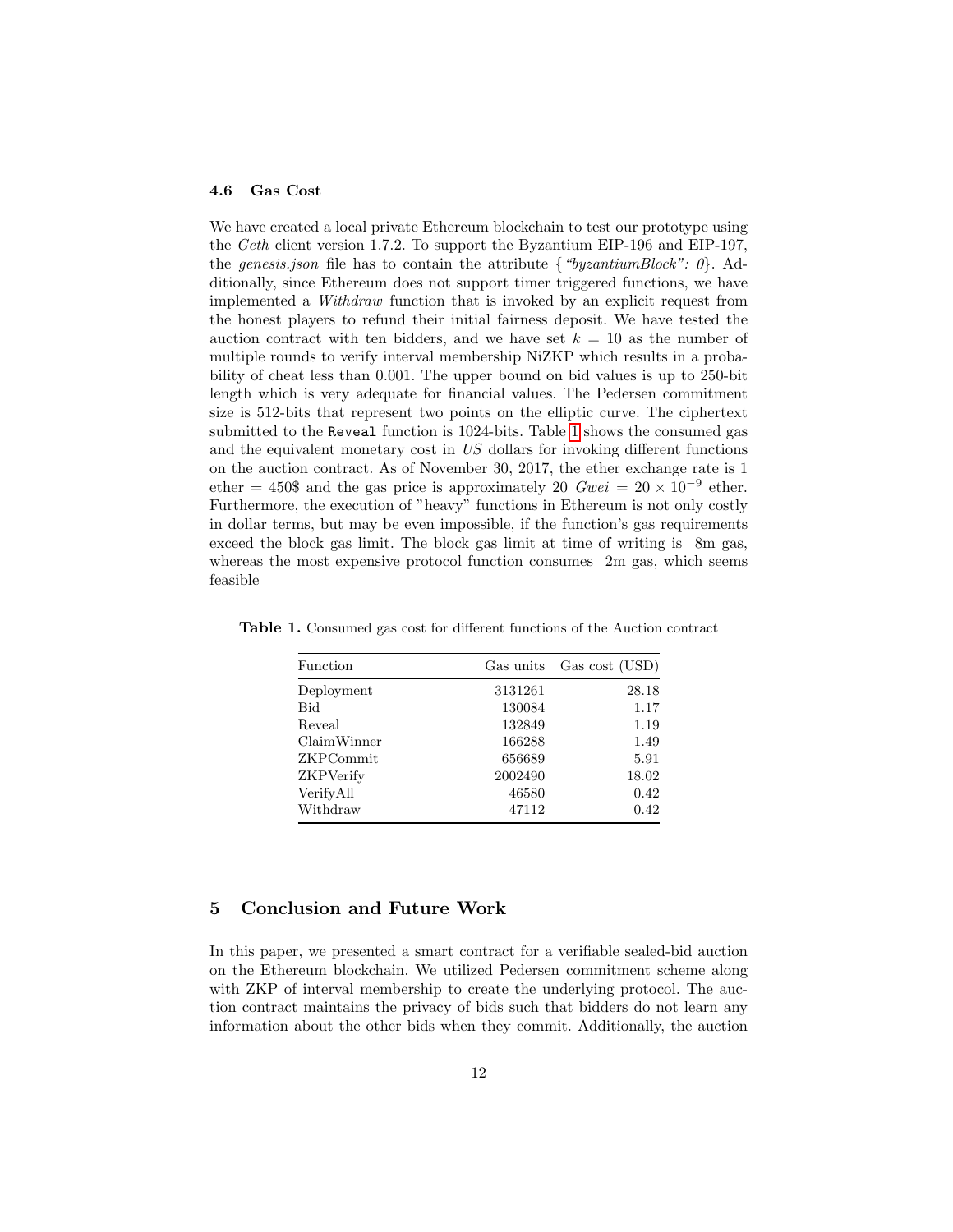contract also exhibits the public verifiable correctness as it is designed to verify the proofs claimed by the auctioneer to determine the winner. Moreover, no complex interaction is required from the bidders other than submitting and revealing the commitments to their bids. The proposed protocol can be easily modified to support the full privacy of all bids including the winner's bid if there is a desire to receive the payment of winning bid aside from the blockchain. For future work, we will investigate other approaches applicable to the Ethereum blockchain where we can also protect the privacy of bids from all parties including the auctioneer.

## References

- <span id="page-12-3"></span>1. Marcin Andrychowicz, Stefan Dziembowski, Daniel Malinowski, and Lukasz Mazurek. Secure multiparty computations on bitcoin. In 2014 IEEE Symposium on Security and Privacy (SP), pages 443–458. IEEE, 2014.
- <span id="page-12-4"></span>2. Iddo Bentov and Ranjit Kumaresan. How to use bitcoin to design fair protocols. In International Cryptology Conference, pages 421–439. Springer, 2014.
- <span id="page-12-8"></span>3. Erik-Oliver Blass and Florian Kerschbaum. Strain: A secure auction for blockchains. Cryptology ePrint Archive, Report 2017/1044, 2017. [https://](https://eprint.iacr.org/2017/1044) [eprint.iacr.org/2017/1044](https://eprint.iacr.org/2017/1044).
- <span id="page-12-11"></span>4. Ernest F Brickell, David Chaum, Ivan B Damgård, and Jeroen van de Graaf. Gradual and verifiable release of a secret. In Conference on the Theory and Application of Cryptographic Techniques, pages 156–166. Springer, 1987.
- <span id="page-12-12"></span>5. David Chaum and Torben P Pedersen. Wallet databases with observers. In Crypto, volume 92, pages 89–105. Springer, 1992.
- <span id="page-12-7"></span>6. Ahmed Kosba, Andrew Miller, Elaine Shi, Zikai Wen, and Charalampos Papamanthou. Hawk: The blockchain model of cryptography and privacy-preserving smart contracts. In 2016 IEEE Symposium on Security and Privacy (SP), pages 839–858. IEEE, 2016.
- <span id="page-12-0"></span>7. Vijay Krishna. Auction theory. Academic press, 2009.
- <span id="page-12-5"></span>8. Ranjit Kumaresan and Iddo Bentov. Amortizing secure computation with penalties. In Proceedings of the 2016 ACM SIGSAC Conference on Computer and Communications Security, pages 418–429. ACM, 2016.
- <span id="page-12-6"></span>9. Ranjit Kumaresan, Vinod Vaikuntanathan, and Prashant Nalini Vasudevan. Improvements to secure computation with penalties. In Proceedings of the 2016 ACM SIGSAC Conference on Computer and Communications Security, pages 406–417. ACM, 2016.
- <span id="page-12-1"></span>10. Alessandra Prentice Olena Vasina. Ukrainian ministry carries out first blockchain transactions. Reuters Technology News. <https://goo.gl/J8X1up>.
- <span id="page-12-10"></span>11. Torben Pedersen and Bent Petersen. Explaining gradually increasing resource commitment to a foreign market. International business review, 7(5):483–501, 1998.
- <span id="page-12-2"></span>12. Eli Ben Sasson, Alessandro Chiesa, Christina Garman, Matthew Green, Ian Miers, Eran Tromer, and Madars Virza. Zerocash: Decentralized anonymous payments from bitcoin. In 2014 IEEE Symposium on Security and Privacy (SP), pages 459– 474. IEEE, 2014.
- <span id="page-12-9"></span>13. David Cerezo Snchez. Raziel: Private and verifiable smart contracts on blockchains. Cryptology ePrint Archive, Report 2017/878, 2017. [https://eprint.iacr.org/](https://eprint.iacr.org/2017/878) [2017/878](https://eprint.iacr.org/2017/878).